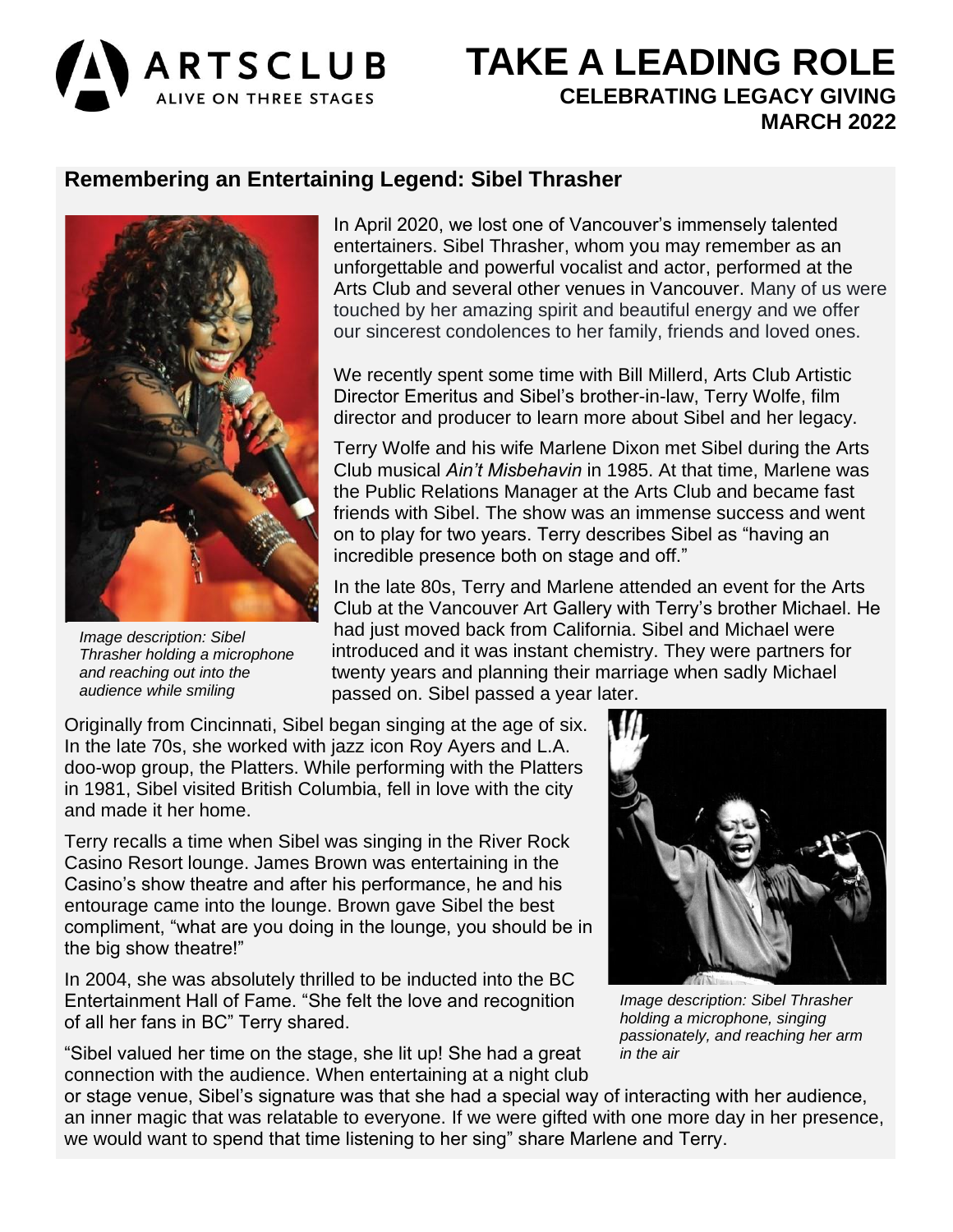



*Image description: Sibel Thrasher and other actors on stage, smiling and dancing*

Artistic Director Emeritus, Bill Millerd met Sibel when he was working with Dean Regan, director of *Ain't Misbehavin'* on casting roles for the show. Dean and Bill went to hear Sibel sing in a Gastown venue and were blown away, "Sibel had amazing stage sense and vibrancy!" She was cast! "She was always keen to learn and took acting lessons to improve her theatre work" Bill shared. In 1990 she went on to act in the Arts Club's *Blues in the Night*. Sibel was a vibrant and cherished member of our local community and a dear member of the Arts Club family.

There will be celebration of life of her life at the BMO Theatre Centre in the upcoming months. A date is to be determined.

## **The Arts Club Remembers Ian Waddell**



*Image description: Ian Waddell and Bill Millerd smiling*

Ian loved the Arts Club! He was on the Arts Club board in the late 1970s leading to the opening of the Granville Island Stage in 1979. He resigned from the Board when he became an MP in the same year. When spending more time in Ottawa, Ian welcomed Vancouver theatre artists when they came to Ottawa and was a champion of the West Coast cultural scene.

In the 1990s, Ian returned to assist with the Stanley Theatre capital campaign, serving on the committee and helping the company secure government funds. From his years as an MP, his knowledge and enthusiasm were integral to the acquisition and opening of the Stanley in 1998.

After his 14-year career as an MLA, Ian joined the Artistic Director's Circle (ADC) and started attending opening nights. His support continued as he joined the Arts Club Council of

Governors in 2002. Ian was never shy about promoting ideas of what we could do to improve the Arts Club. Bill shared, "Ian would give me suggestions for plays or musicals he had seen. He was a fountain of ideas and tireless in promoting the Arts Club. I will miss him at ADC receptions where he would make a beeline to tell me his latest idea."

Thank you Ian for your generous support, we miss you!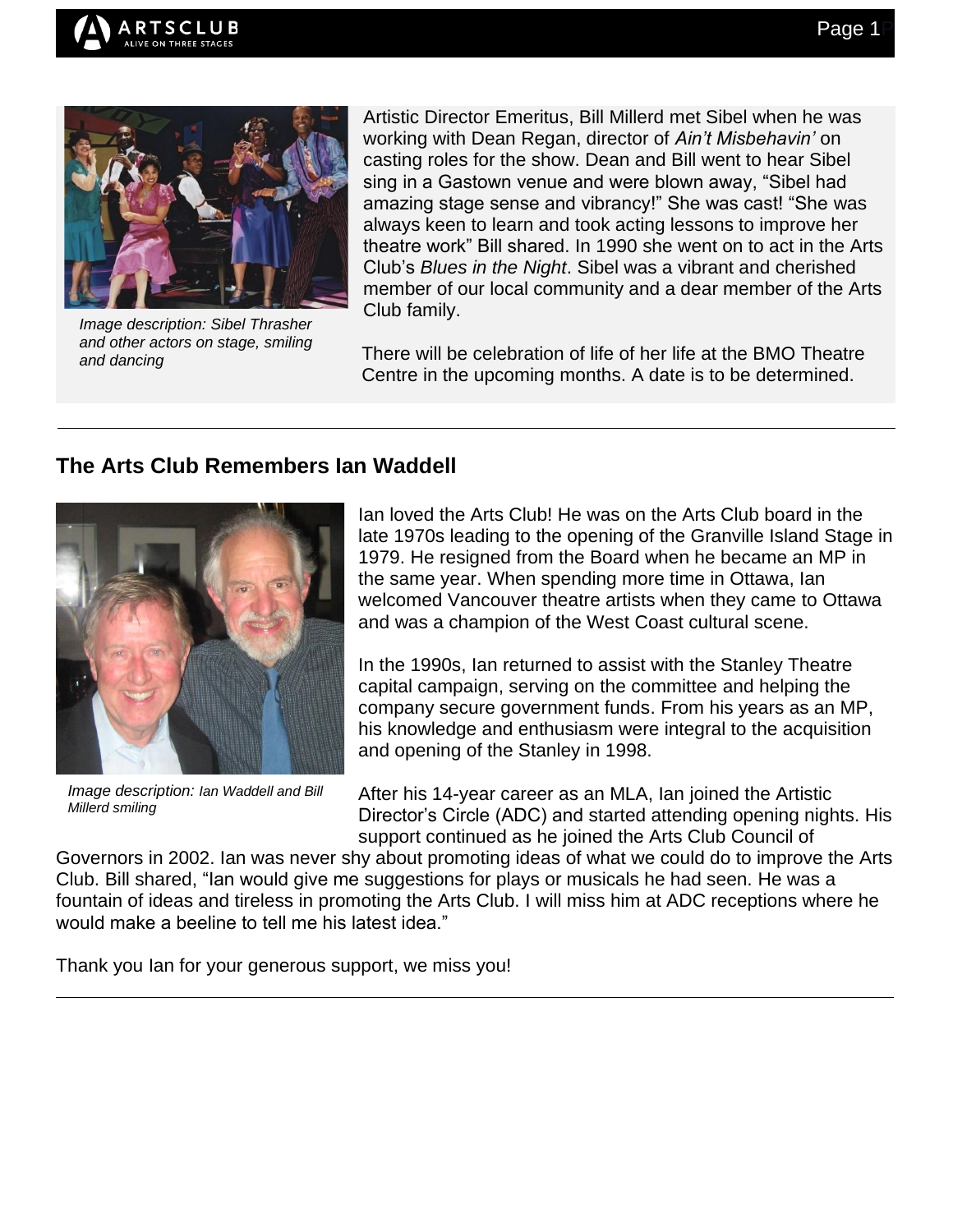# **Find your Inner Thespian – Theatre Classes for Adults**

Theatre education isn't only for youth! Arts Club's *adult courses* invite community members to learn the craft of theatre making in a friendly, supportive environment. Our courses for adults (18+) are aimed at those who are interested in learning about theatre, creating theatre, and being part of a warm, vibrant community. No experience required. Visit [https://artsclub.com/education/adult](https://artsclub.com/education/adult-courses)[courses](https://artsclub.com/education/adult-courses) for course dates. Read on to learn more about the adult courses we offered recently.



**RTSCLUB** LIVE ON THREE STAGES

*Image description: A Zoom screen of students with the text "ACTING 102 WINTER COHORT!"*

#### **Playwriting 101**

During this 8-week course, students learned the fundamentals of playwriting, from character development and dialogue to conflict and scene structure. Instructed by LEAP alumni Sydney Marino, our most recent cohort included theatre educators, beginners, and enthusiasts. There were 12 students in attendance for its inaugural session.

"*I'd like to thank the Arts Club for offering adult courses. This was my first experience with an Arts Club course and it has been very positive. Kudos to Sydney, Hila and Kevan."* 

–Playwriting 101 student



*Image description: A Zoom screen of students with the text "ACTING 101 WINTER COHORT!"*

#### **Acting 101**

During this 9-week course, 13 students learned the foundations of acting: character creation, scene work, improvisation, physical theatre, storytelling, and created original scenes that they shared in a special final class. This class was instructed by Hila Graf, our Education & Community Engagement Manager. This was the third time we've offered this course, but the first time it was offered in person.

*"It's a fun, creative, expressive course in a comfortable, friendly atmosphere. For anyone interested in acting and new to it, it's a terrific way to explore, experiment and learn."* –Acting 101 student

### **Community Creates**

This devised theatre program invites adult community members to come together and create a show. Students will explore acting, writing, and movement while working as an ensemble on an original performance that will be staged and performed on the Newmont Stage at the BMO Theatre Centre on April 25. *Join us for this performance to learn more about the course experience.*

"*Loved the collaborative process. Everyone is involved and contributes to the experience. Everyone is able to move safely within their comfort zone and expand it. Everyone has opportunity to grow creatively regardless of previous knowledge and experience."* –Community Creates student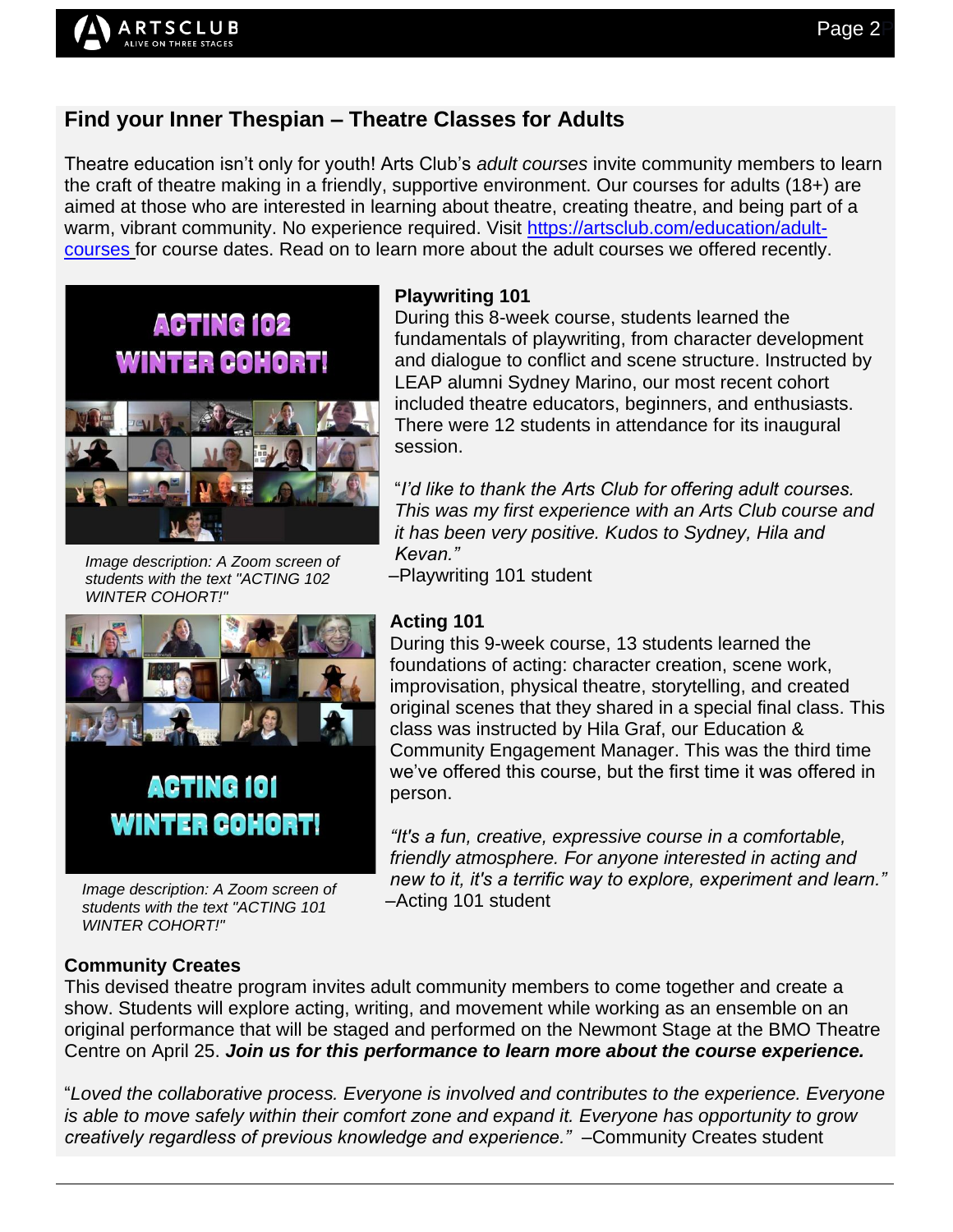## **Frequently Asked Questions about Leaving a Gift in Your Will Legal Advice from Richard Bell, Partner, Bell Alliance LLP**

Richard has over thirty years' experience in estate planning. It is important to give your Will planning some thought. The questions and answers below may help you through the planning process.

"As a legacy member of the Arts Club, I can tell you that it is a wonderful feeling to know your legacy gift will make a difference to future theatre generations." –Richard Bell

### 1. **How do I decide how much to leave to charity in my Will, and still make sure there is enough left to take care of loved ones?**

This is a very important and personal decision. We are very fortunate to be living in Canada and having the ability to support causes that are important to us and our community. The amount you decide to give will depend on a number of factors: the size or your estate, any outstanding financial obligations, and how much you want to leave to your loved ones. You will also need to decide if you are giving to multiple charities, and if you are giving a percentage of your estate or a dollar amount.

Many people give a percentage of their estate, as they cannot be sure of the future value of their estate due to the potential significant cost of care as they age. Large estates have greater flexibility and can give large dollar amounts, but even then, most give percentages. When planning your charitable giving it is best to talk to your professional financial advisors. It is also a good idea to let your chosen charities know you are leaving a legacy as they would like to say "thank-you".

### **2. What steps do I need to take to add a charitable gift to my Will?**

Adding a charitable gift in your Will is a simple process. Contact your legal advisor and let them know which charities you wish to support and whether you wish to give a fixed amount or percentage of your estate. You'll need to indicate if the amount or percentage will be shared equally among charities, or if you'll give a different amount or percentage for each individual charity. Your legal advisor will ensure a charity is registered with Canada Revenue Agency and include the correct legal name and registration number in the charitable gift clause in your Will.

When giving to charity you can specify in your Will that your gift be used for specific services or activities, held in an endowment fund, or disbursed at the discretion of the charity. Charities usually prefer having discretion as to the use of the funds as they have the best perspective on the areas of greatest need at that future moment. The impact of COVID is a perfect example of the benefits of giving an organization discretion.

### **3. What if I have already written my Will, how do I go back and add a charitable donation to my Will?**

Amending an existing Will is also a simple process. The Will can be amended by what is known as a "Codicil". If there are multiple changes it often is better to create a new Will. Many people don't review their Wills for many years so when they consult with an experienced estate planning legal advisor, the advisor is likely to suggest some additional changes. An experienced advisor may also provide information on legal structures that create tax advantages for you and your estate and avoid the time-consuming probate process.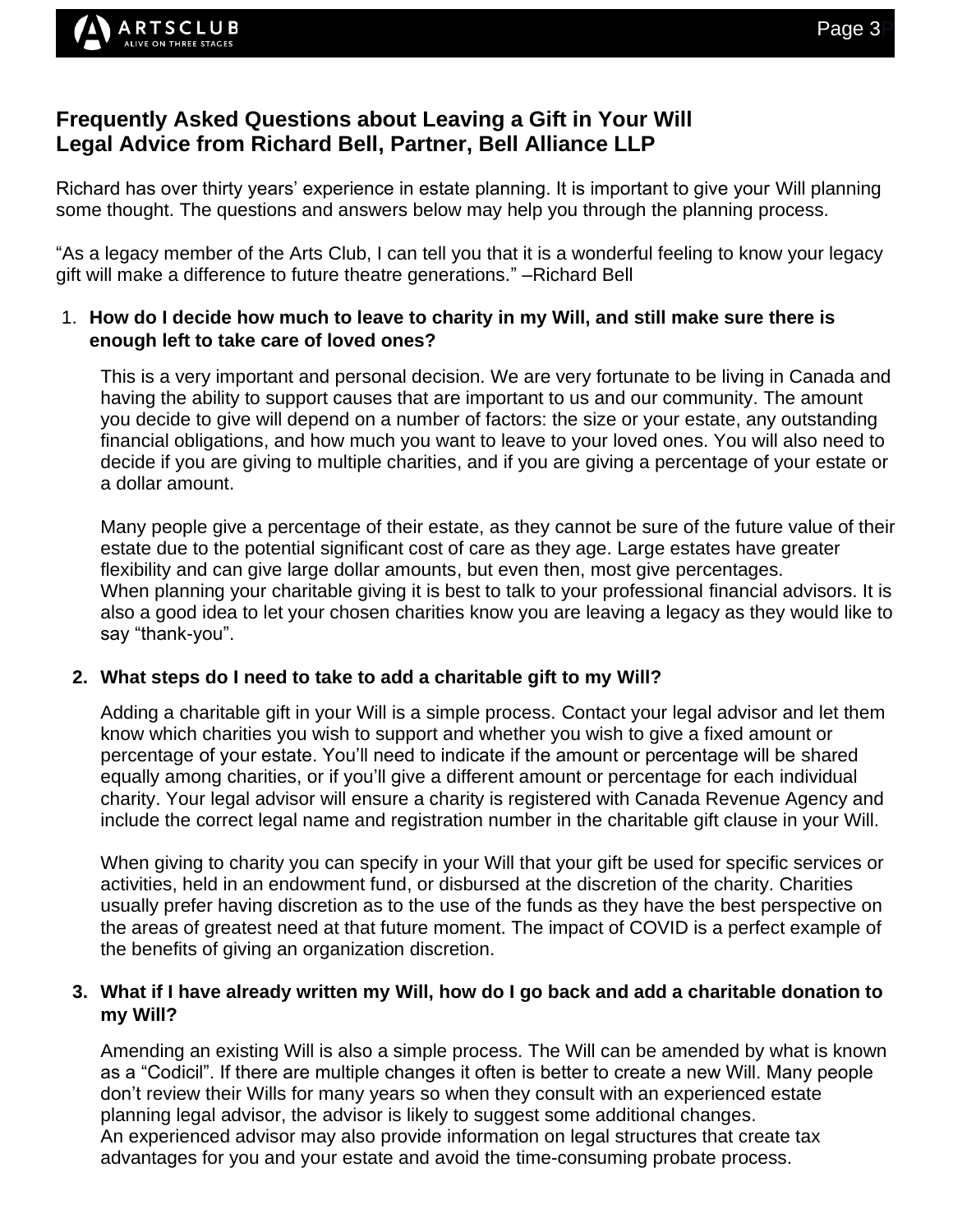### **4. When I pass away, how will my gift make it to my charity of choice?**

An executor is the person you appoint to manage your estate upon your death. The executor is responsible for giving notice to all the beneficiaries, gathering and securing all the assets, obtaining probate, paying debts, disposing of assets, filing tax returns and disbursing to beneficiaries. If your estate holds shares in public companies your executor will likely give public shares to a charity as opposed to selling the shares and giving cash to the charity. When an estate gives public shares to a charity the estate receives a full tax receipt for the value of the shares and there is no capital gain tax on any increase in value of the shares since acquisition as would normally be the case, resulting in a significant benefit to all beneficiaries.

Richard has offered to give a free Will planning workshop organized by the Arts Club over Zoom in the upcoming months. If you would like to receive the notification, please email us at [cgautreau@artsclub.com.](mailto:cgautreau@artsclub.com)



Thank you to Richard Bell and Bell Alliance Lawyers & Notaries Public for their continued support and sponsorship of the Legacy Circle program. For assistance with planning for your future, visit the Bell Alliance website for more information.

*Image description: Bell Alliance's logo that reads "BELL ALLIANCE a personal approach to law" with the text "Thank you Richard Bell and Bell Alliance Lawyers & Notaries Public for their continued support and sponsorship of the Legacy Circle program. For assistance with planning for your future, visit the Bell Alliance website for more information."*